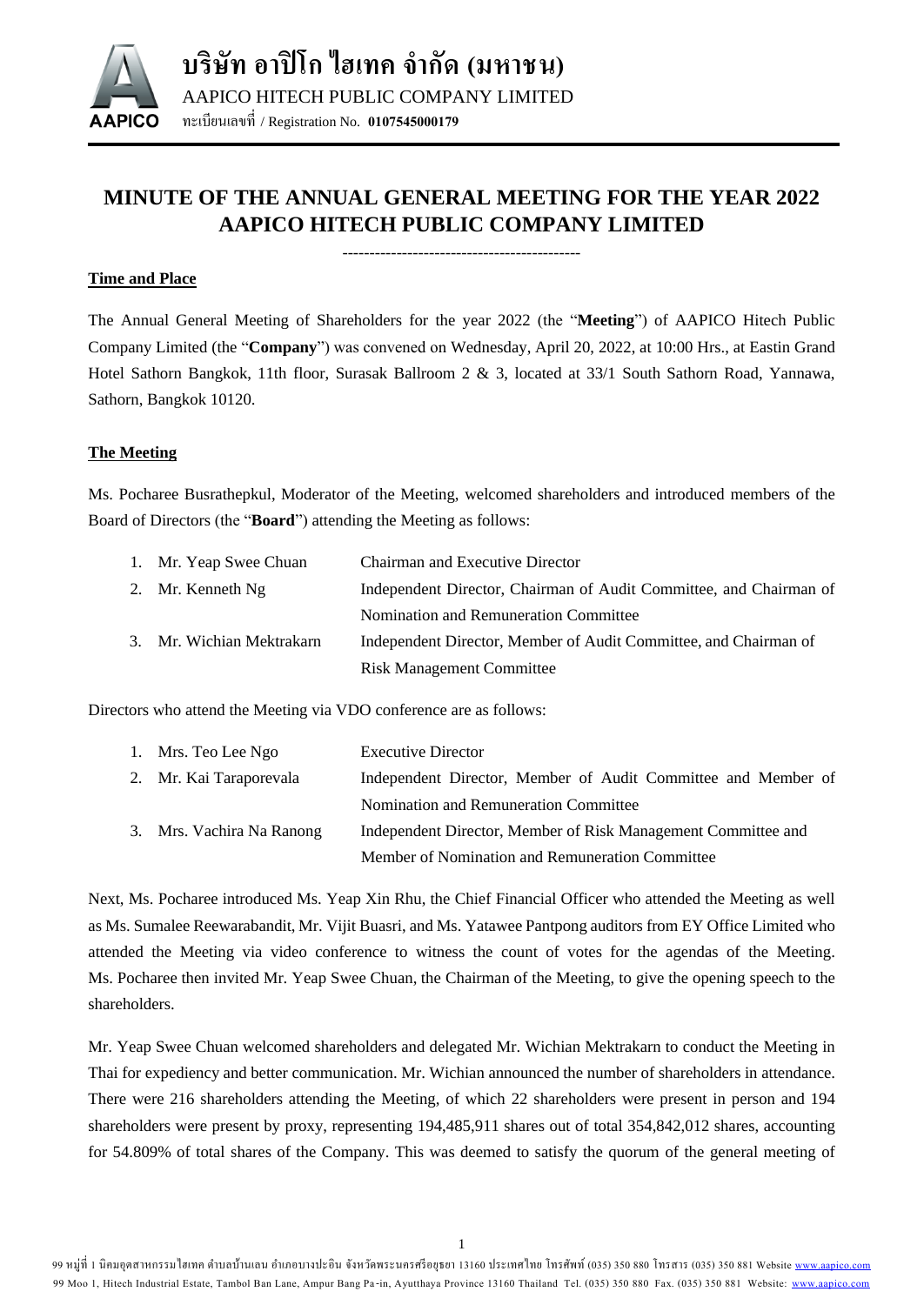

shareholders as stipulated in the Company's Articles of Association and therefore declared the Meeting duly convened.

Mr. Wichian informed the shareholders the agenda of the Meeting, the voting regulation, the voting procedures, the counting and announcement of the vote as prescribed in the notice of the Meeting. There were 8 agenda items, 6 of which required the Meeting's approval, one was for information, and the other was other businesses. The Meeting will consider each agenda item in order as specified in the notice of the Meeting, which was sent to shareholders in advance together with supporting documents. Shareholders are allowed to raise questions before casting their vote by the voting card. For shareholders who attended AGM via the live broadcast, vote online cannot be counted via the live broadcast of the AGM. One share will count as one vote. Shareholders or Proxies must cast the vote by approving, disapproving, or abstaining, only. Allocation of votes are not allowed on the meeting day. Shareholders who do not approve or abstain the agenda shall mark on the voting card and give to the officers for counting. If the voting card has not been handed in, the vote will be counted as approved. The voting card that has been modified without certified signatory or ticked more than one box will be regarded as a void card. For proxies, the Company has included the votes in the total count accordingly. The voting is deemed final after the vote count has been announced by the moderator of the Meeting. Then, Mr. Wichian commenced the Meeting as per the agendas:

#### **Agenda 1 To approve the Minutes of Annual General Meeting of Shareholders for the year 2021**

**Board Opinion**: The Minutes of the Annual General Meeting of Shareholders for the year 2021, which was held on Friday, April 22, 2021, were correctly and accurately recorded and contained the resolution of the Annual General Meeting of Shareholders for the year 2021. The Minutes have been published for shareholders to acknowledge and confirm the accuracy. The Company received no objection or request for an amendment to the said minutes, as detailed in Enclosure No.1. Therefore, the Company propose to present the Minutes of the Annual General Meeting of Shareholders for the year 2021 to the Meeting for approval.

Mr. Wichian asked the Meeting if any shareholders would like to raise any questions or concerns. As there were no comments from shareholders, Mr. Wichian requested the Meeting to cast their votes by handing the voting cards for those who vote against or abstain. There were 218 shareholders attending and voting for this agenda, representing 202,960,253 shares.

After due consideration, the Meeting resolved that the Minutes of the Annual General Meeting of Shareholders for the year 2021 be adopted and approved with the result as per below:

| Approved      |          | 202,957,406 Votes, 217 Shareholders, representing | 100.00% |
|---------------|----------|---------------------------------------------------|---------|
| Not Approved  |          | 2,847 Votes, 1 Shareholders, representing         | 0%      |
| Abstained     | 0 Votes. | 0 Shareholders, representing                      | $0\%$   |
| Voided Ballot | 0 Votes. | 0 Shareholders, representing                      | 0%      |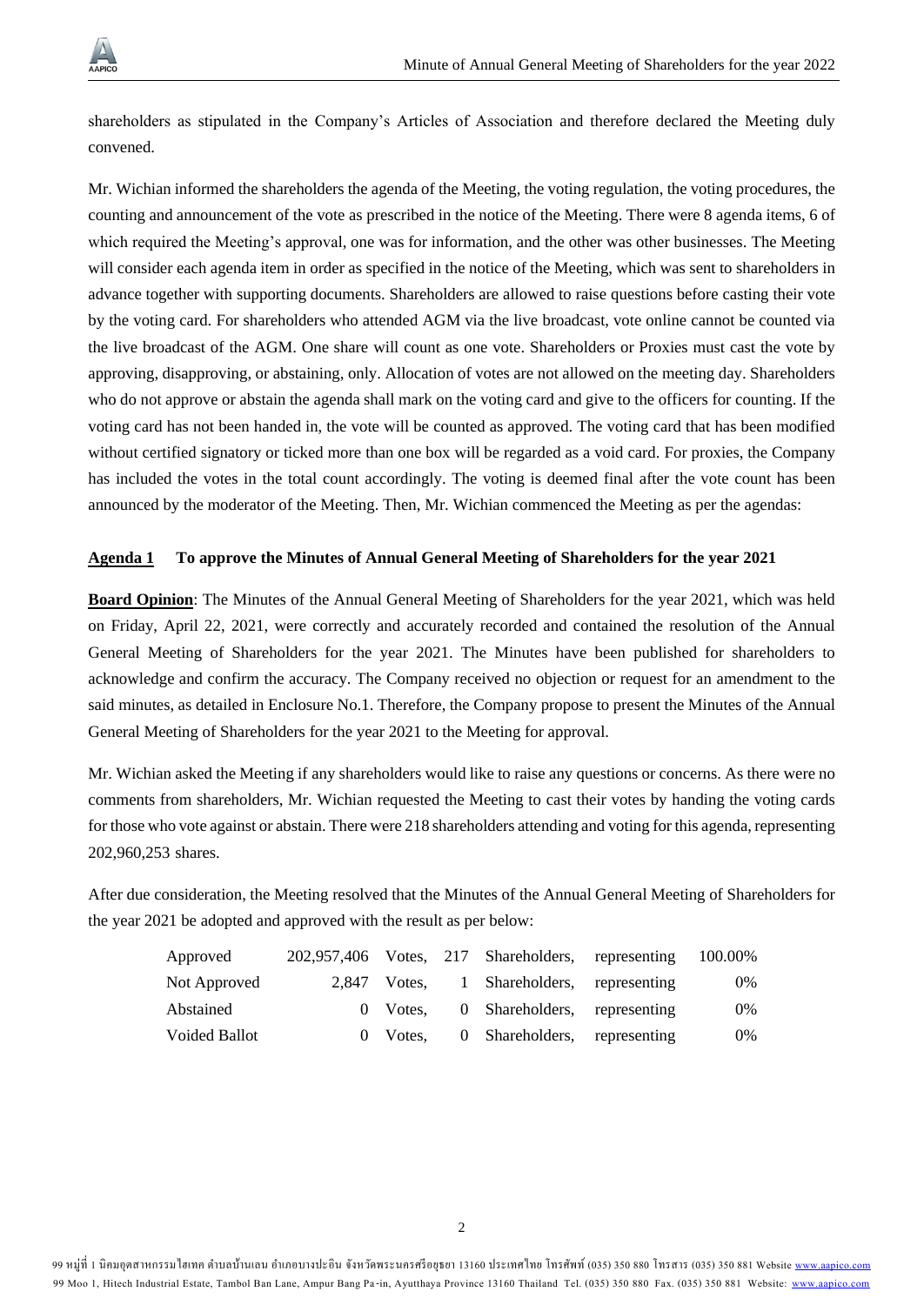

#### **Agenda 2 To acknowledge the Company's performance for the year 2021**

**Board Opinion**: The Company to report its business performance for the year 2021 as presented in the 2021 Annual Report to the Meeting for acknowledgement.

For this agenda, Mr. Wichian has assigned Ms. Pocharee to present the Company's performance for the year 2021 to the Meeting, which can be summarized as follows:

For the overview of automotive industry in the fiscal year 2021, according to Thailand Automotive Industry from Federation of Thai Industries (FTI) in 2021, Thailand car production surged 18.1%, from 1.43 to 1.69 million units. The export volume increased considerably by 30.4% to 0.96 million cars due to the global economic recovery whilst the car domestic sales declined by 6.8% to 0.74 million cars as a result of the COVID-19 pandemic which causing the partial lockdown in Thailand from July to mid of August 2021 along with the global microchip shortage.

For the year 2022, the Federation of Thai Industries (FTI) forecasts a stable automotive production volume of approximately 1.8 million cars which will increase by 6.8% YoY, of which 1.0 million cars for export and 0.8 million cars for domestic car sales.

Total Revenue of AAPICO Group in 2021 increased by 17.8% YoY. Revenue growth was attributable to strong recovery of automotive parts business, especially in China and Thailand. Dealership businesses contributed lower growth in 2021 due largely to Covid-19 driven issues. Overall, the increase in revenue was in line with industry growth, in terms of production volume of 18% YoY growth in 2021.

AAPICO's sale and services income are mainly contributed from two core businesses, OEM automotive parts and car dealerships, with the income contribution in 2021 of 74% and 26% respectively. Sales of the technology sector in 2021 was still nominal at less than 1% of total sale and services income. The Sales and Services income increased by 17.3% YoY mainly driven by the growth of OEM automotive parts manufacturing business of 23.8% and car dealerships and services center business of 1.7%. Increase in total revenues were attributable to strong recovery of automotive parts business, especially in China and Thailand. Dealership businesses contributed lower growth in 2021 due largely to COVID-19 pandemic driven issues. Malaysia went through a full lockdown from June to Mid of August 2021 and Thailand had partial lockdown from July to August 2021. Overall, the increase in revenue was in line with industry growth in terms of demand.

For the year 2021 revenue contribution segmented by geography, Thailand contributed the most at 63%, followed by Portugal at 18%, Malaysia at 14% and China at 5%. Revenue from Thailand, Portugal, Malaysia, and China operations increased by 29%, 16.5%, 1.4%, and 55.4% respectively.

EBITDA Margin improved from 8.5% to 12% in 2021. Net Profit Attributable to Equity Holders was at Baht 1,024 million compared to Baht 148 million in 2020, which sharply surged by 593% YoY. The net profit margin increased from 0.8% to 4.9% in 2021 due to:

- 1. Strong recovery in OEM Automotive Parts Manufacturing business especially in Thailand and China.
- 2. Increase in share of profit from investment in Associates and Joint Ventures from Baht 101 million in 2020 to Baht 281 million in 2021.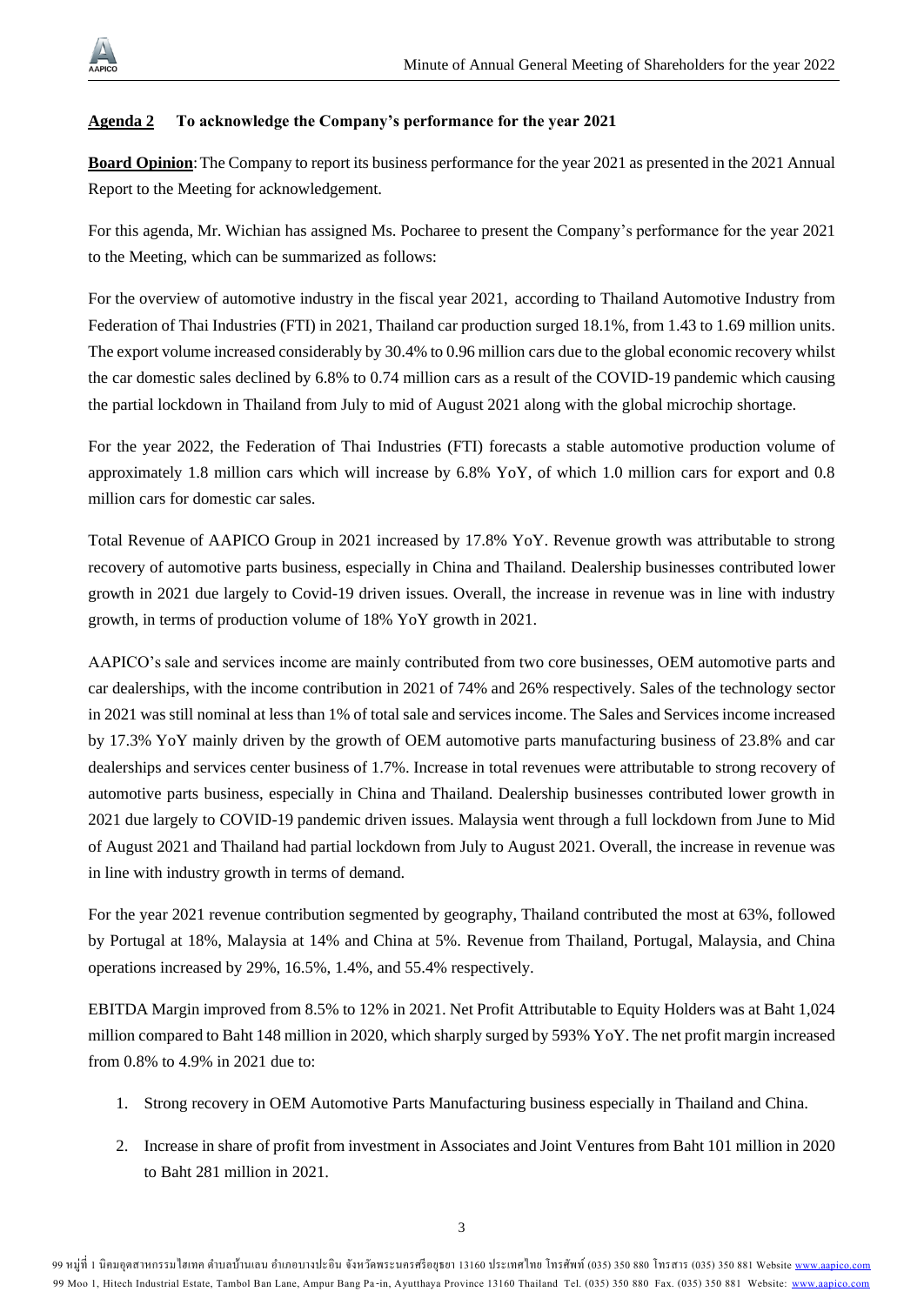3. Gain on exchange rate from Baht 222 million in 2021 compared to loss on exchange rate of Baht 13 million in 2020.

The company's profitability improved significantly after a significant impact from COVID-19 caused a big loss of Baht 631 million in Q2 2020. However, the company was able to turn profitable for the full-year 2020 and generated over Baht one (1) billion of net profit in 2021.

The Company's total assets increased by Baht 376 million or 1.7% YoY, largely attributable to increase in inventories, property, plant, equipment, and investment in associates. This increase, however, was partially offset by decrease in account receivable from factoring and decrease in loan to related parties which mainly came from the loan repayment received from SAGUSA. Total liabilities decreased by Baht 697 million, largely from the repayment of interest-bearing debt, Short-Long term loan and etc. Whilst total shareholders' equity increased by Baht 1,074 million from net profit during the period.

The Company has continually obtained orders from customer. Average life cycle of passenger car is 5 years and for pick-up truck, which is our main product, is roughly 10-12 years. Normally the car's component of each model is supplied by a single supplier, which can guaranteed that we will receive orders from the customers continually for that entire product life cycle of that model.

In line with AAPICO's vision to become a global OEM automotive part manufacturer, the Company, subsidiaries, and its partners currently operates in many countries including, manufacturing facilities in Thailand, China, Portugal, and India, dealership showroom and service facility in Malaysia, and offices in Singapore, UK, USA, and Japan.

Major awards and achievements received from customers, partners, and government sector in 2021 include Thailand Sustainability Investment (THSI) 2021 Award from the Stock Exchange of Thailand (SET), Achieved CG Score of 5-star rating from Thai institute of Directors (IOD), Top Supplier Award 2021 from Auto Alliance Thailand, and CEO Award on Elite Dealer and Top Sales Dealer No.4 from Honda.

The Company has also focused on the sustainable development. In 2021, level of greenhouse gas (GHG) emission, energy consumption, and waste from the Company's production process have decreased when comparing to the same level of production in 2020. For quality of living improvement in 2021, the Company has made financially support to hospital, public community, including the Company's employees in the total amount of Baht 8 million. The Company also emphasizes on the importance of its employee's safety working environment. In 2021, employee's injury from workplace has also reduced. The Company also put great emphasis on knowledge and skill development of employees where, in 2021, employees of the group were trained for the total of 10,632 hours. With regards to delivery of sustainable value, the Company achieved CG Score of 5-star rating. The assessment of Company's good governance and the customer's satisfaction has been rated at a high level of 90% and 91.25% respectively. In addition, there is a high percentage of A-graded businesses partners associating with the Company at 80%.

Additional details for the sustainability development have been described in the Company's 56-1 One Report which shareholders can scan from the QR code in the invitation letter, the Company's website, and SET's website. In addition, the Company has also declared the intention to join Private Sector Collective Action against Corruption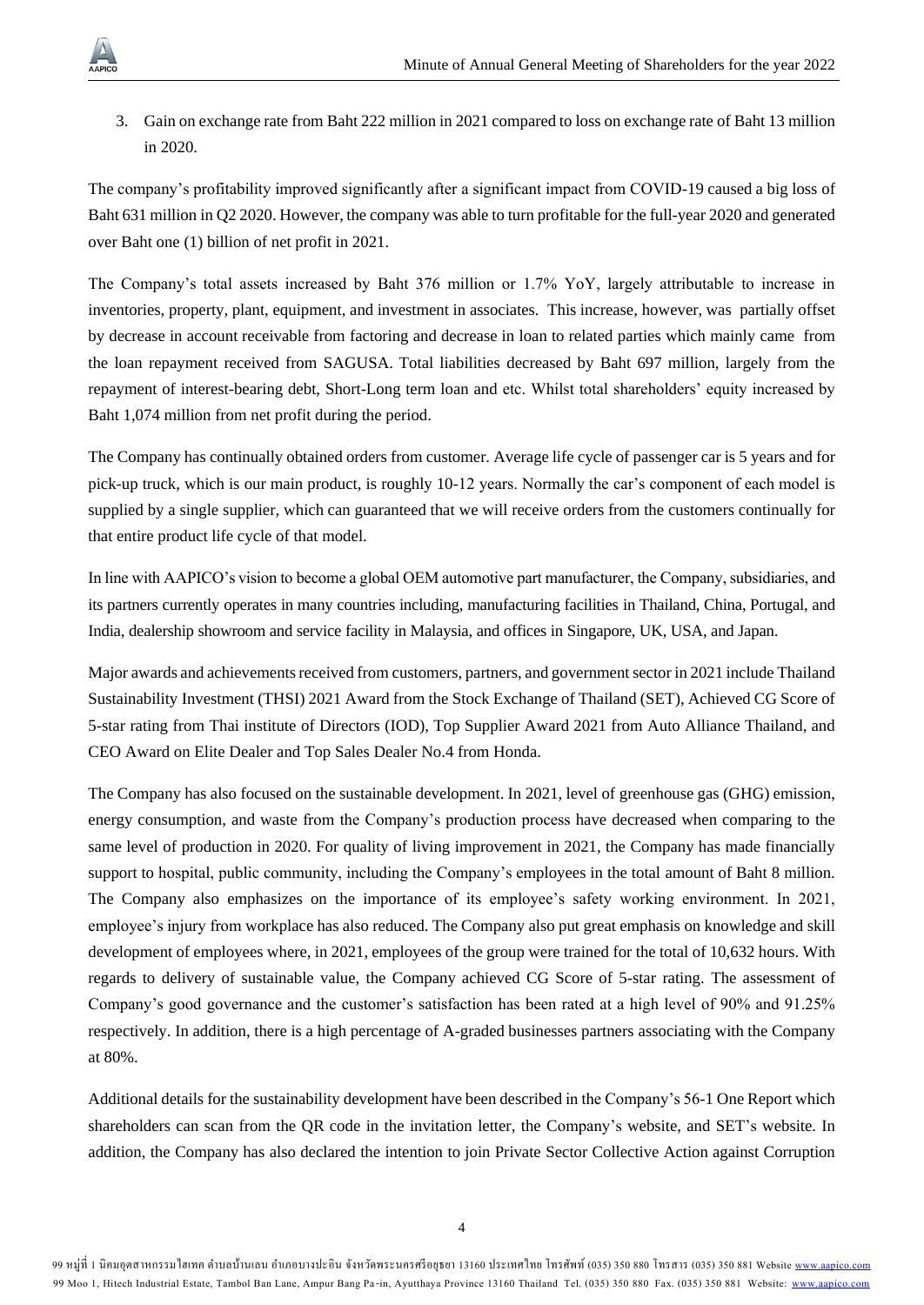

(CAC) on February 14, 2022, which the Company will need to prepare the assessment form and improving the Company's anti-corruption scheme in order to be certified by CAC within 18 months.

The Company estimates a significant growth in revenue for the year 2022-2023 compared to 2021, as a result of a higher order volumes from main customers as well as recognizing revenue from new project which commenced in March 2022. This new project is expected to contribute an additional revenue of approximately Baht 700 million this year, and Baht 1,000 million in the following years. In addition, an incremental revenue is expected from the full-year recognition of the new MG and Mazda showroom.

The Company's initial profit margin still falls within the Company's target at 10-12% due to the continue of cost reduction measures. The estimate Net Profit excluding the gain on exchange rate and other incomes is also expected to be substantially increased.

Then, Mr. Wichian asked the Meeting if any shareholders have questions or concerns.

Mr. Kiattisak Trairungthatsana, asked for the effects of (1) the ongoing Russian – Ukrainian War on the Company's performance; and (2) the microchip shortage situation.

With regards to the ongoing war, Mr. Yeap, the Chairman, has explained that the war created complicated impacts throughout the entire automotive industry, and it is not certain of what will be the direct impact on the Company. However, because the automotive manufacturing activities in Russia and Ukraine are mainly on halt due to the war, it is expected such activities will be moved to EU instead which could help boosting the automotive parts manufacturing business in the EU countries.

Mr. Yeap also add that, the lockdown measures in China (particularly in city of Shanghai recently) due to the COVID situation may cause more impacts to Thailand's automotive industries as the entire industry also depends on number of parts imported from China. However, the level of impact will depend on the overall number of Chinese imported parts where it is still unclear currently to the Company.

For the microchip shortage, Mr. Yeap explained that it happened due to the outbreak of the COVID which forced factories to shut down during the past 2 years, especially in Malaysia and Taiwan where major microchip suppliers are located. Therefore, impacts to the automotive industry in many countries concerning the microchip supply chain, including Thailand, were quite serious. However, the recent COVID situation is becoming more controllable. Most of microchip manufacturing factories are back to normal business and operating in full capacity, with many of them increasing their production capacity to cope with the ongoing microchip shortage situation. Therefore, the situation is getting better and become less severe, and expected to be resolved by the end of this year.

Mr. Worachai Santimongkolwit, asked for the reasons that why the Company will have a better performance for 2022-2023

Mr. Yeap said he believes that this year will be a better year than last year based on a few reasons. Firstly, a new Ford pick-up truck models will start production. Ford Motor's pick-up truck sales volume is high, not only for the domestic market but also abroad as well. The Company, as the main supplier of Ford Motor, will benefit greatly. It is estimated that the production volume will continue to rise throughout this year and over the next year. Secondly, the Company also awarded by Ford Motor to be the supplier for a new part to support the new pick-up model as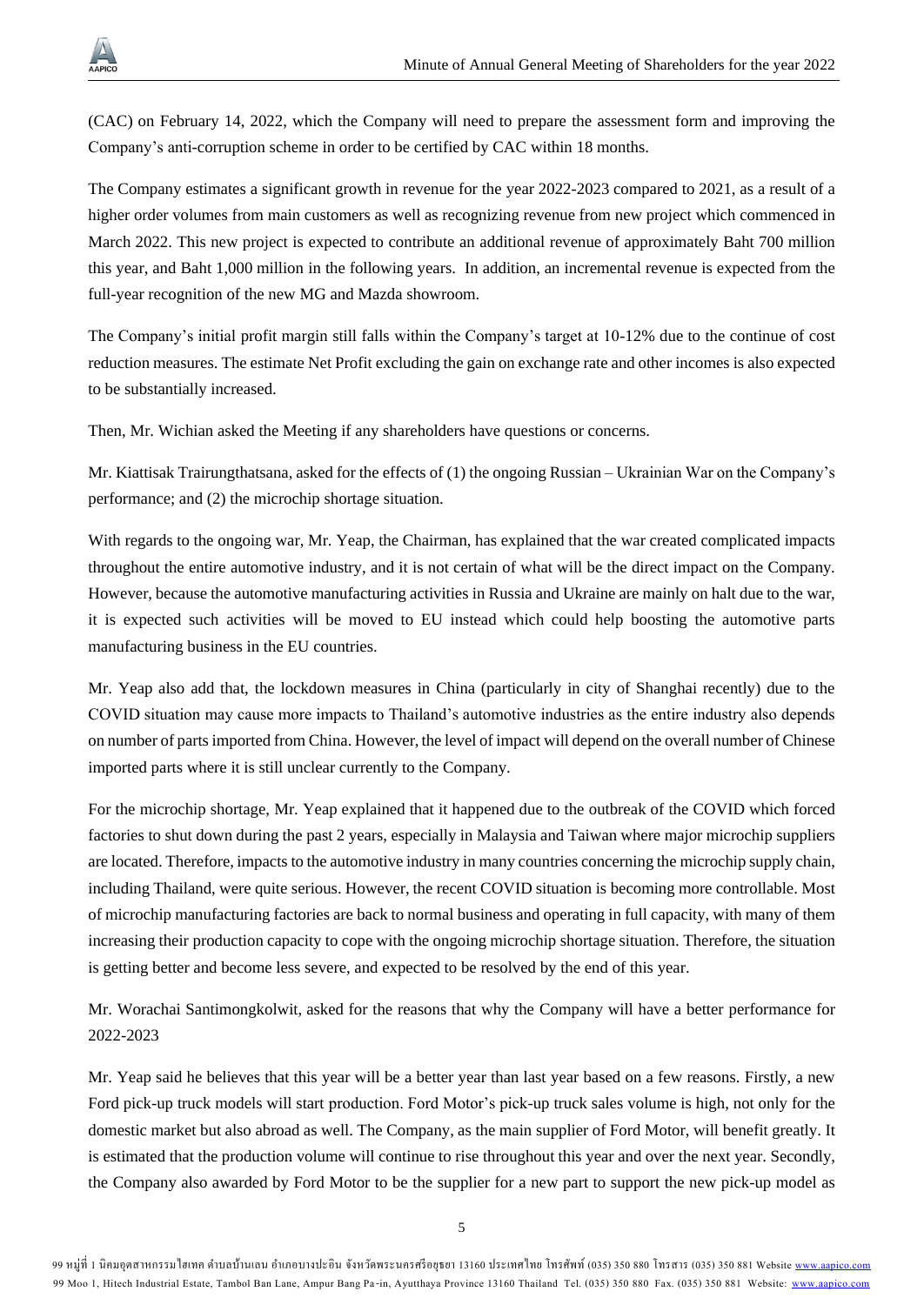

abovementioned. Apart from those, the other automotive brands are also increasing their production volume to catch up with the increasing demand this year. In summary, Mr. Yeap is confident that this year and next year will be good years for the Company.

Question from anonymous shareholder asked whether the Company are now operating in full capacity or not.

Mr. Yeap explained that the Company generally operates on two shifts, twenty-four hours, but not always in full capacity depending on the specific calculation on demand of each month.

As there were no other questions from shareholders, Mr. Wichian then informed the Meeting that this agenda is for acknowledgement and continue with the next agenda.

## **Agenda 3 To consider and approve the audited financial statements for the fiscal year 2021 ended as of December 31, 2021 and the auditor's report**

**Board Opinion**: The Company propose that the Meeting approve the audited financial statements for the fiscal year 2021 ended as of December 31, 2021, which were considered by the Audit Committee and audited by a certified public accountant.

Mr. Wichian asked the Meeting if any shareholders would like to raise any questions or concerns.

Ms. Sirirat Suppagarn, asked for the reason why the investment in the associate (SACL) accounted for under the equity method was valued based on the associate's management account that has not been audited or reviewed by the auditor of the associate?

Ms. Pocharee explained that it is because the associate's auditor could not provide the Company's auditor with auditor's report since the associate's auditor have not been engaged as the auditor to audit the consolidated financial statement for the year of the associate. It is to note that the Company could not force SACL to procure the audited report as SACL is still not being controlled by the Company despite being a 77.04% indirect shareholder in SACL through SGAH.

As there were no other questions from shareholders, Mr. Wichian requested the Meeting to vote by handing the voting cardsfor those who vote against or abstain. For this agenda, there were 220 shareholders attending and voting for this agenda, representing 202,961,683 shares.

After due consideration, the Meeting resolved that the audited financial statements for the fiscal year 2021 ended as of December 31, 2021, and the auditor's report be adopted and approved with the result as per below:

| Approved      |                  |          | 200,574,225 Votes, 211 Shareholders, representing | 98.82% |
|---------------|------------------|----------|---------------------------------------------------|--------|
| Not Approved  | 2,108,798 Votes, |          | 8 Shareholders, representing                      | 1.04%  |
| Abstained     | 278,660 Votes.   |          | 1 Shareholders, representing                      | 0.14%  |
| Voided Ballot |                  | 0 Votes. | 0 Shareholders, representing                      | $0\%$  |

## **Agenda 4 To acknowledge interim dividend payment and to consider and approve the dividend payment for the performance in the year 2021**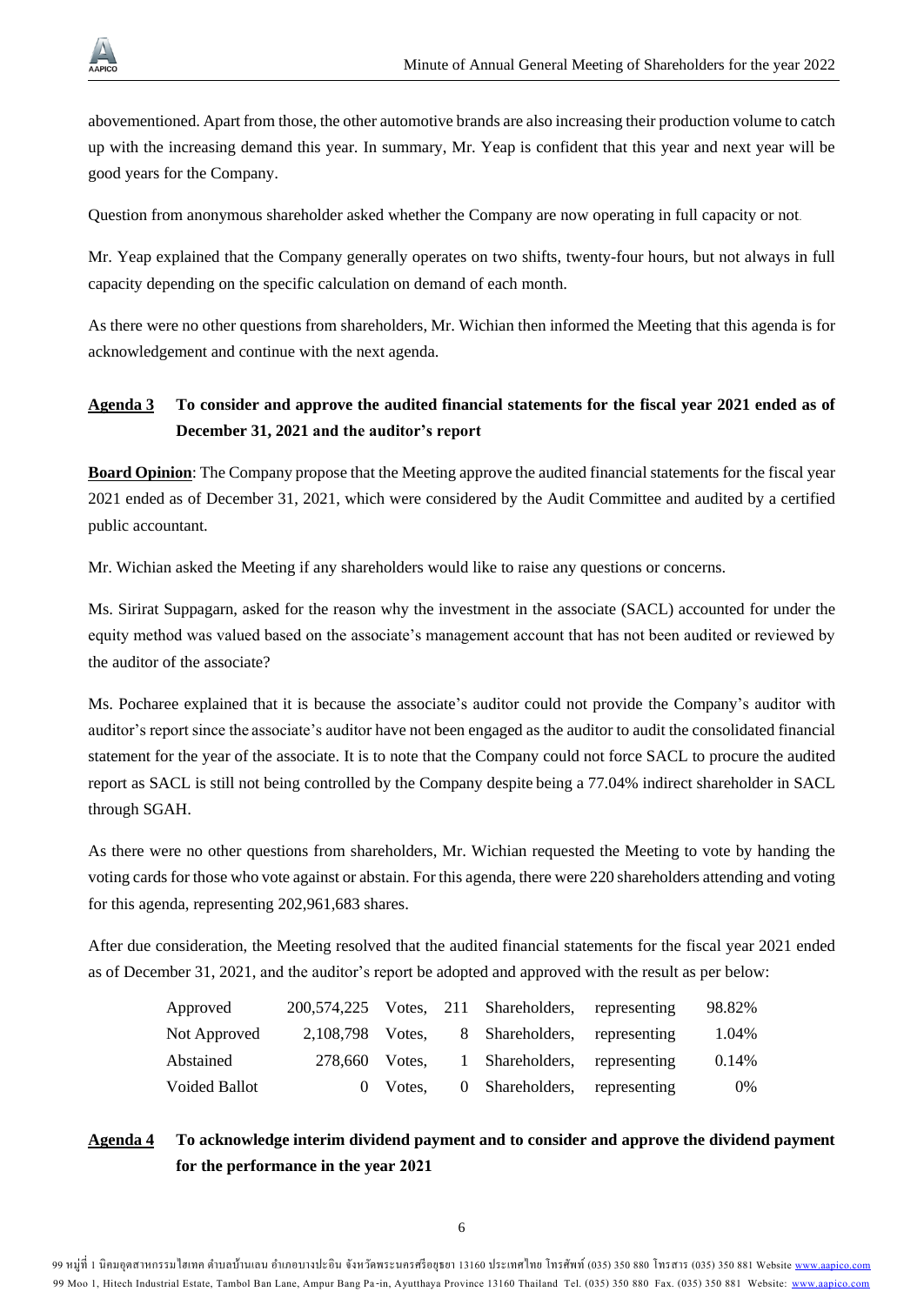

The Company has a policy to pay dividend of not less than 10% of net profit after taxes when the Company has profit. However, the decision for dividend payment is subjected to future investment plans and other necessities as the Company deems appropriate in the future and must be in compliance with relevant laws regarding the dividend payment.

The Company reported that it has made an interim dividend payment in cash from the performance from January to June 2021 at the rate of Baht 0.47 per share, which is equal to a total amount of Baht 166,775,745.64. For the year 2021, the Company has net profit attributable to equity holders of Baht 1,024 million, and therefore proposes the dividend payment for the performance from July to December 2021 at the rate of Baht 0.47 per share, which is equal up to an amount of Baht 166,775,745.64. This will add up to a total dividend for the year 2021 at the rate of Baht 0.94 per share, representing a dividend payout ratio of 32.6% of the Company's net profit attributable to equity holders after taxes for the accounting period of January 1, 2021 to December 31, 2021.

**Board Opinion**: The Company should propose that the Annual General Meeting of Shareholders approve the dividend payment for the performance during July to December 2021 at the rate of Baht 0.47 per share, totaling up to Baht 166,775,745.64, to shareholders whose name in the Share Register Book as at March 15, 2022 (Record Date). The dividend is scheduled for payment in cash on May 19, 2022.

Mr. Wichian asked the Meeting if any shareholders would like to raise any questions or concerns. As there were no comments from shareholders, Mr. Wichian then requested shareholders to vote by handing the voting cards for those who vote against or abstain. There were 220 shareholders attending and voting for this agenda, representing 202,961,683 shares.

After due consideration, the Meeting resolved that the Meeting acknowledge the interim dividend payment and the dividend in form of cash for the performance during July to December 2021 as proposed by the Board of Directors be adopted and approved with the result as per below:

| Approved             |              | 202,958,836 Votes, 219 Shareholders, representing | 100.00% |
|----------------------|--------------|---------------------------------------------------|---------|
| Not Approved         | 2.847 Votes. | 1 Shareholders, representing                      | $0\%$   |
| Abstained            | 0 Votes.     | 0 Shareholders, representing                      | $0\%$   |
| <b>Voided Ballot</b> | 0 Votes.     | 0 Shareholders, representing                      | $0\%$   |

## **Agenda 5 To consider and approve the appointment of director replacing the retired director by rotation**

According to Clause 16 of the Company's Articles of Association, one-third of total number of directors must retire from the office at the Annual General Meeting. If it is not possible to divide total number of directors evenly by three, the number closes to one-third is applied. In choosing directors to retire, the directors who serve the longest years are the most eligible to retire. Nevertheless, the retiring directors are eligible for re-election.

For this Meeting, three directors to be retired from their positions are:

|              | 1) Mr. Kenneth $Ng$  | Independent Director, Chairman of Audit Committee, and Chairman of |
|--------------|----------------------|--------------------------------------------------------------------|
|              |                      | Nomination and Remuneration Committee                              |
| <sup>2</sup> | Mr. Kai Taraporevala | Independent Director, Member of Audit Committee and Member of      |
|              |                      | Nomination and Remuneration Committee                              |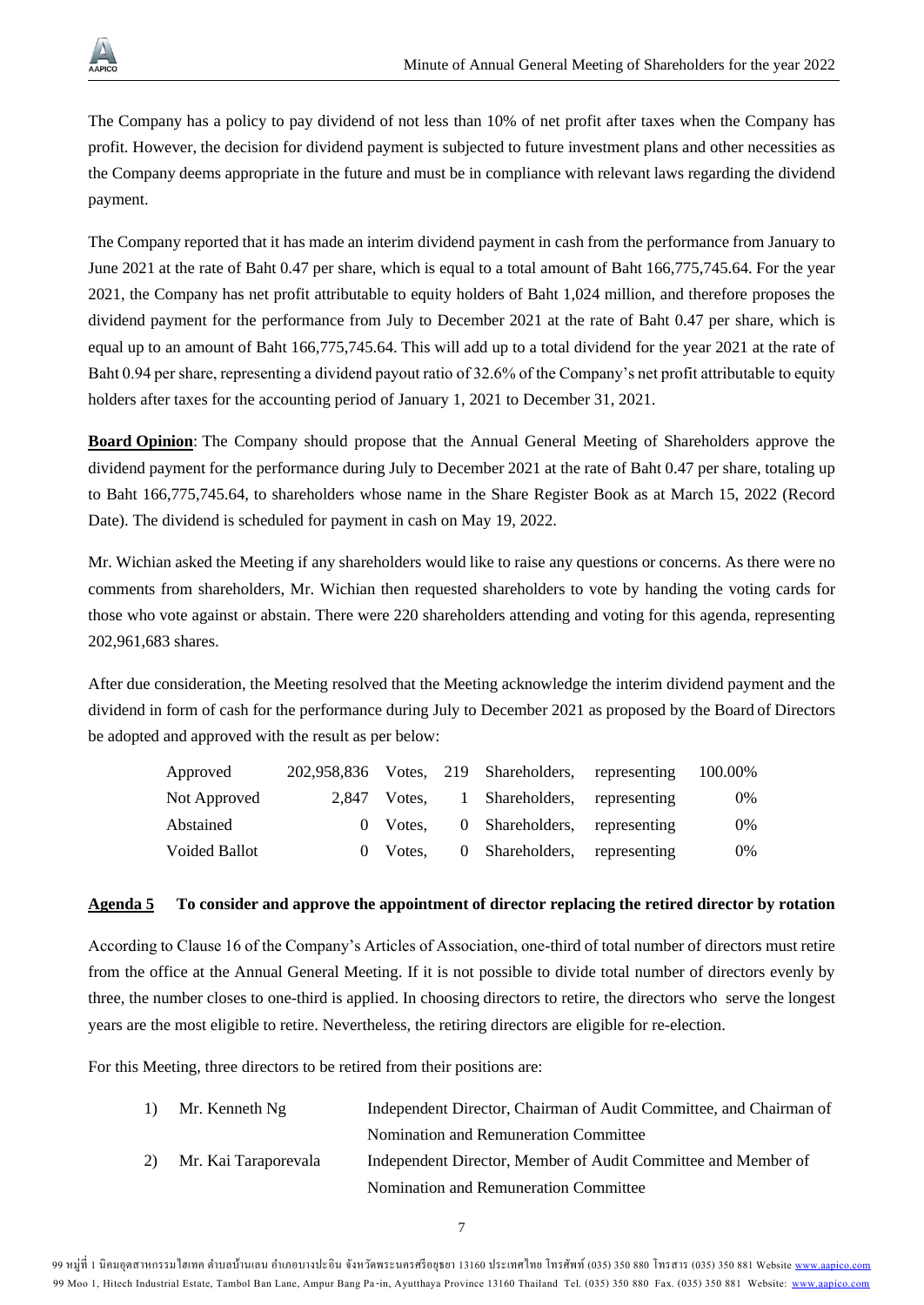## 3) Mr. John Parker Independent Director and Chairman of Risk Management Committee

The Company announced in the Company's website to invite the shareholders to propose a person who is qualified to nominate to be the director of the Company including any other agendas during the period between October 1, 2021 and December 31, 2021. After such period, there are no any shareholders proposing any agendas and nominating any qualified persons to be the directors.

Given this year's retired directors competency, knowledge, and experience that would be beneficial to the Company, the Nomination and Remuneration Committee therefore proposed to re-appoint two directors to be the Company's director for another term as follows:

| <sup>1</sup> | Mr. Kenneth Ng          | Independent Director, Chairman of Audit Committee, and Chairman of |
|--------------|-------------------------|--------------------------------------------------------------------|
|              |                         | Nomination and Remuneration Committee                              |
|              | 2) Mr. Kai Taraporevala | Independent Director, Member of Audit Committee and Member of      |
|              |                         | Nomination and Remuneration Committee                              |

Mr. John Parker, a retiring director of the Company, has tendered his resignation from being re-elected, effective from March 1, 2022. Therefore, the Nomination and Remuneration Committee went through process to find a suitable candidate as a new director, and therefore proposed the candidate to act as a new director of the Company and take position as follow:

1) Mr. Arvind Mathew Independent Director and Member of Risk Management Committee

**Board Opinion:** The Board of Directors approve the proposal of the Nomination and Remuneration Committee and the Company propose the Meeting to re-elect two Company's directors for another term and appoint a new director as per the above details (Information relating to qualified candidates proposed for the appointment as director is provided in Enclosure No.4).

According to the application of a good governance, the three director candidates as proposed by the Board, who also attend this Meeting, left the room/ online meeting room, so that shareholder could fully exercise their voting rights.

Mr. Wichian asked the Meeting if any shareholders would like to raise any questions or concerns. As there were no comments from shareholders, Mr. Wichian then requested shareholders to vote by handing the voting cards for those who vote against or abstain. There were 222 shareholders attending and voting for this agenda, representing 203,061,684 shares.

After due consideration, the Meeting resolved that the appointment of directors replacing retired directors by rotation be adopted and approved with the result as per below:

# **5.1 Mr. Kenneth Ng Independent Director, Chairman of Audit Committee, and Chairman of Nomination and Remuneration Committee**

| Approved             |          | 197,861,787 Votes, 141 Shareholders, representing | 97.44% |
|----------------------|----------|---------------------------------------------------|--------|
| Not Approved         |          | 5,199,897 Votes, 81 Shareholders, representing    | 2.56%  |
| Abstained            | 0 Votes. | 0 Shareholders, representing                      | 0%     |
| <b>Voided Ballot</b> | 0 Votes. | 0 Shareholders, representing                      | 0%     |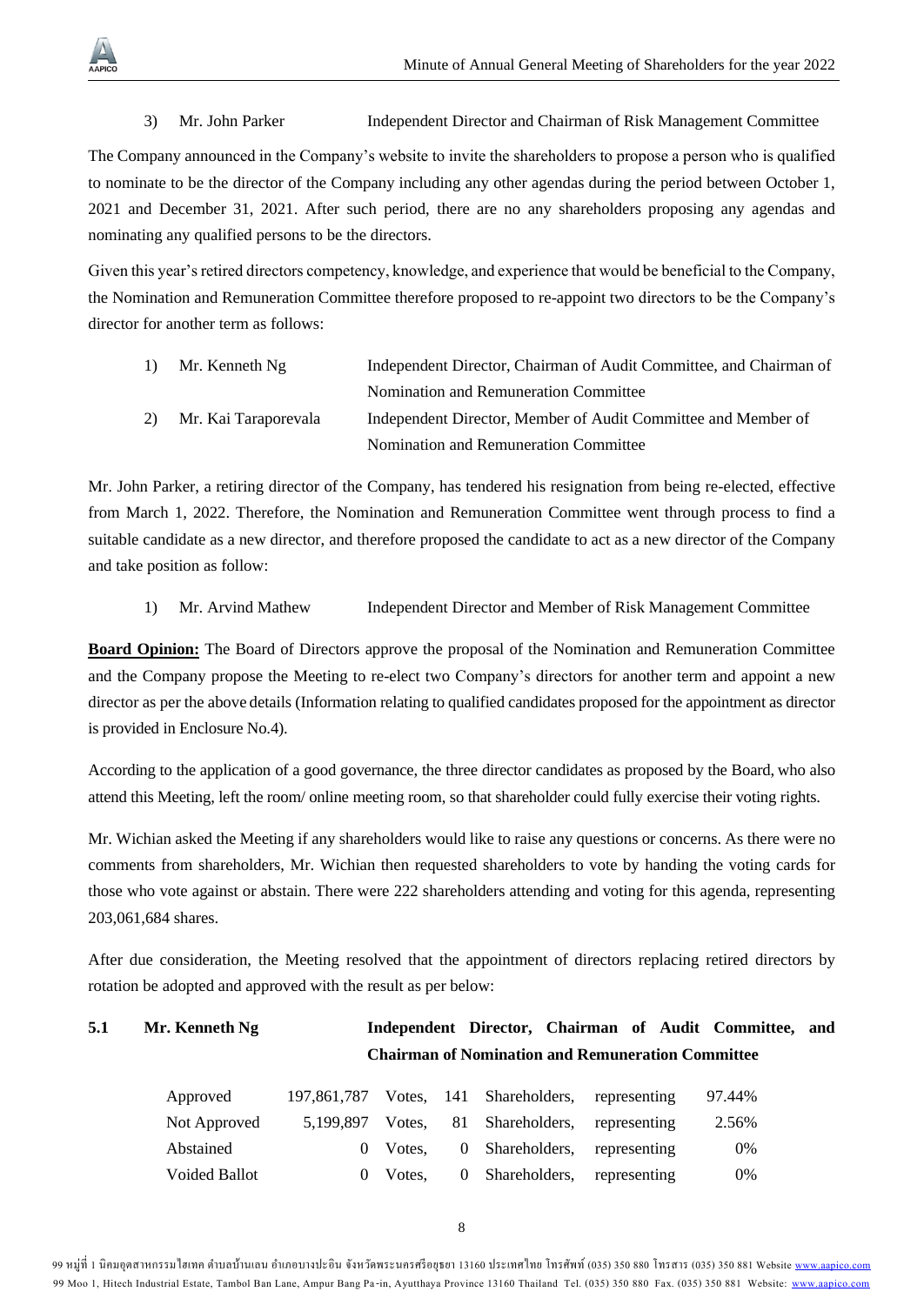

| 5.2 | Mr. Kai Taraporevala |             | <b>Independent Director, Member of Audit Committee and Member of</b> |          |                                              |              |        |  |  |  |
|-----|----------------------|-------------|----------------------------------------------------------------------|----------|----------------------------------------------|--------------|--------|--|--|--|
|     |                      |             |                                                                      |          | <b>Nomination and Remuneration Committee</b> |              |        |  |  |  |
|     | Approved             | 203,043,137 | Votes.                                                               | - 220    | Shareholders,                                | representing | 99.99% |  |  |  |
|     | Not Approved         | 18.547      | Votes.                                                               | 2        | Shareholders,                                | representing | 0.01%  |  |  |  |
|     | Abstained            | $\theta$    | Votes.                                                               | $\theta$ | Shareholders,                                | representing | 0%     |  |  |  |
|     | <b>Voided Ballot</b> | $\theta$    | Votes.                                                               | $\theta$ | Shareholders,                                | representing | 0%     |  |  |  |

# **5.3 Mr. Arvind Mathew Independent Director and Member of Risk Management Committee**

| Approved      |               | 203,043,137 Votes, 220 Shareholders, representing | 99.99% |
|---------------|---------------|---------------------------------------------------|--------|
| Not Approved  | 18.547 Votes. | 2 Shareholders, representing                      | 0.01%  |
| Abstained     | $0$ Votes.    | 0 Shareholders, representing                      | 0%     |
| Voided Ballot | 0 Votes.      | 0 Shareholders, representing                      | 0%     |

Then, Mr. Wichian informed the Meeting to invite the three directors back to the meeting room to continue the Meeting with the remaining agendas.

## **Agenda 6 To consider and approve the remuneration of directors for the year 2022**

The Nomination and Remuneration Committee has considered the remuneration of directors for the fiscal year 2022, considering the scope of responsibilities and performance of directors, the comparison of directors' remuneration of other listed companies engaged in the same business regarding the performance, business size, and directors' accountability.

**Board Opinion**:The Company propose that the Meeting approve the remuneration of directors and its committee for year 2022, with details as follows:

- 1. The annual remuneration of directors for the year 2022 at the total amount not exceeding Baht 1,750,000.
- 2. The attendance fee of the Board of Directors' meeting at Baht 20,000 per person per meeting, the attendance fee of the Audit Committee meeting at Bath 15,000 per person per meeting, the attendance fee of the Nomination and Remuneration Committee meeting at Baht 10,000 per person per meeting, the attendance fee of the Risk Management Committee meeting at Baht 10,000 per person per meeting.
- 3. The incentive bonus for independent director for the year 2022 at the rate of 0.2% of net profit attributable to equity holders but not exceeding the amount of Baht 3 million.

| <b>Directors' Remuneration</b>                 |                             |      | <b>Year 2021</b> |             | <b>Year 2022</b> | <b>Change</b> |
|------------------------------------------------|-----------------------------|------|------------------|-------------|------------------|---------------|
| 1. Annual Remuneration (per person / per year) |                             |      |                  |             |                  |               |
| <b>Board of Directors</b>                      | <b>Independent Director</b> | Baht | 275,000          | Baht        | 275,000          | No change     |
| Audit Committee                                | Chairman                    | Baht | 50,000           | <b>Baht</b> | 50,000           | No change     |
|                                                | Member                      | Baht | 25,000           | <b>Baht</b> | 25,000           | No change     |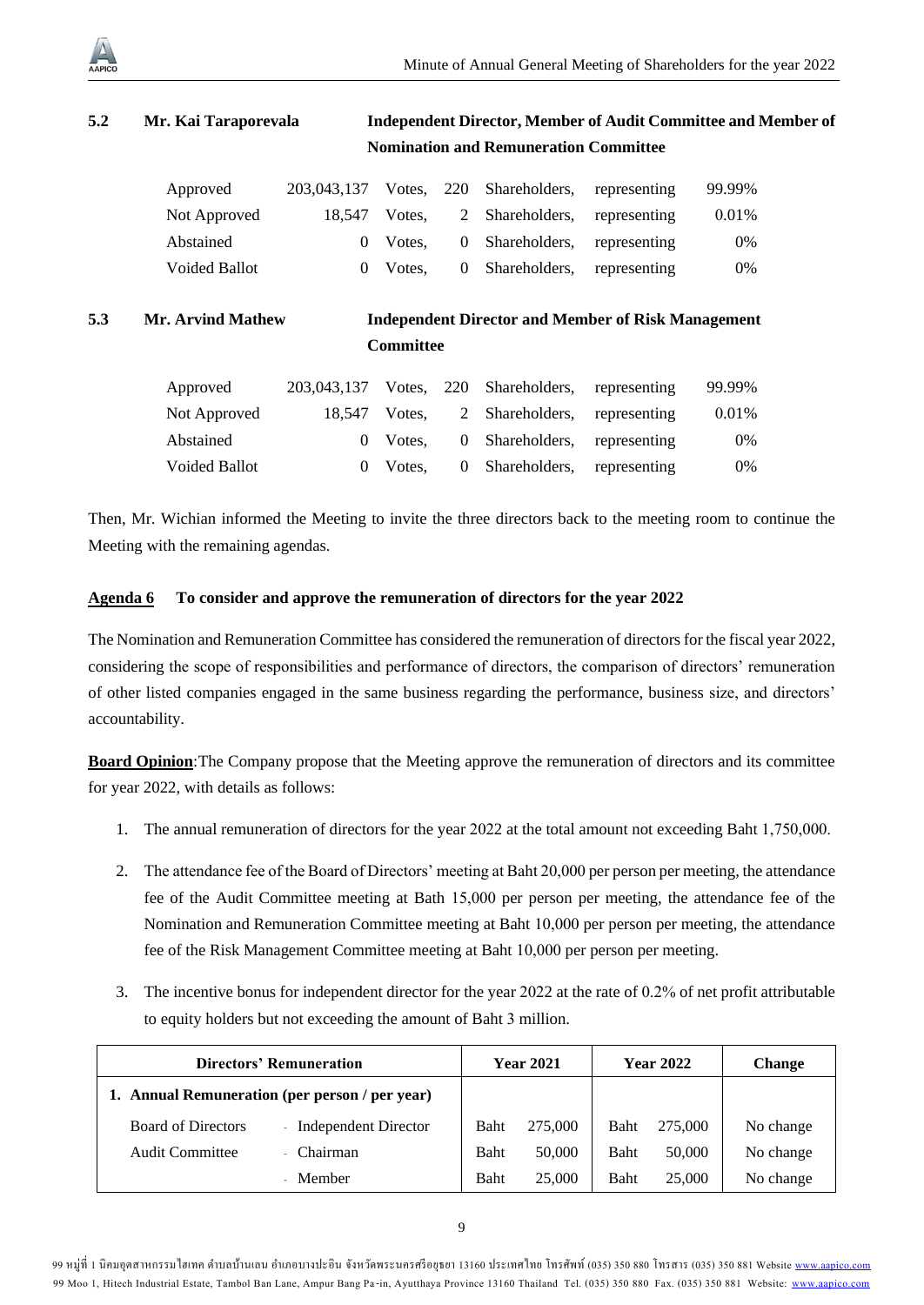

| Directors' Remuneration                      |                 | <b>Year 2021</b>      |                 | <b>Year 2022</b>      | <b>Change</b> |
|----------------------------------------------|-----------------|-----------------------|-----------------|-----------------------|---------------|
| 2. Attendance Fee (per person / per meeting) |                 |                       |                 |                       |               |
| <b>Board of Directors</b>                    | Baht            | 20,000                | Baht            | 20,000                | No change     |
| Audit Committee                              | Baht            | 15,000                | Baht            | 15,000                | No change     |
| Nomination and Remuneration Committee        | Baht            | 10,000                | Baht            | 10,000                | No change     |
| <b>Risk Management Committee</b>             | Baht            | 10,000                | Baht            | 10,000                | No change     |
| 3. Incentive Bonus                           |                 | $0.2\%$ of net profit |                 | $0.2\%$ of net profit | No change     |
| (for independent director as a group)        | attributable to |                       | attributable to |                       |               |
|                                              |                 | equity holders but    |                 | equity holders but    |               |
|                                              |                 | not exceeding         |                 | not exceeding         |               |
|                                              |                 | Baht 3 million        |                 | Baht 3 million        |               |
|                                              |                 |                       |                 |                       |               |

Mr. Wichian asked the Meeting if any shareholders would like to raise any questions or concerns. As there were no comments from shareholders, Mr. Wichian then requested shareholders to vote by handing the voting cards for those who vote against or abstain. There were 222 shareholders attending and voting for this agenda, representing 203,061,684 shares.

After due consideration, the Meeting resolved that the remuneration of directors and its committees for the year 2022 as proposed by the Board be adopted and approved with the result as per below:

| Approved      |              | 203,058,837 Votes, 221 Shareholders, representing | 100% |
|---------------|--------------|---------------------------------------------------|------|
| Not Approved  | 2.847 Votes. | 1 Shareholders, representing                      | 0%   |
| Abstained     | 0 Votes.     | 0 Shareholders, representing                      | 0%   |
| Voided Ballot | 0 Votes.     | 0 Shareholders, representing                      | 0%   |

## **Agenda 7 To consider and approve the appointment of auditor and the auditor's remuneration for the year 2022**

Under Section 120 of the Securities and Exchange Act B.E.2535, shareholders are asked to appoint the auditor and approve the auditor's remuneration on an annual basis. Shareholders can also appoint the same auditor as last year.

**Board Opinion**: The Company propose that the Meeting approve the appointment EY Office Limited as the Company's auditor to audit the financial statements for fiscal year 2022 ended as of December 31, 2022 and fix the auditor's remuneration at the amount not exceeding Baht 3,500,000 (three million and five hundred thousand baht). The list of auditors are the following.

|    | Ms. Vissuta Jariyathanakorn     | C.P.A. Registration No. 3853 |
|----|---------------------------------|------------------------------|
|    | Mr. Khitsada Lerdwana           | C.P.A. Registration No. 4958 |
| 3. | Ms. Sineenart Jirachaikhuankhan | C.P.A. Registration No. 6287 |

Details of auditor and auditor's remuneration is provided Enclosure No.5 of the notice of the Meeting to shareholders.

Mr. Wichian asked the Meeting if any shareholders would like to raise any questions or concerns. As there were no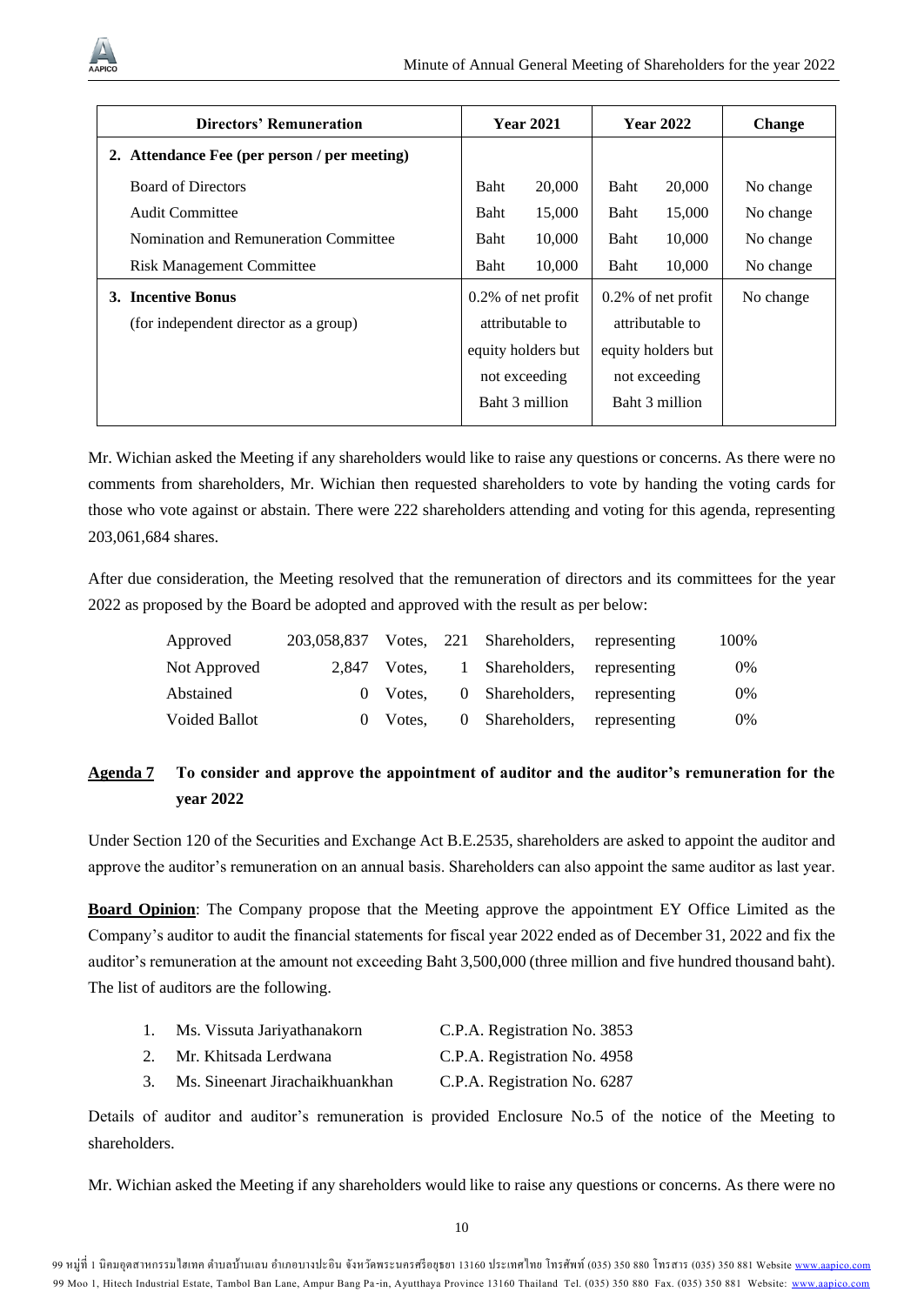

comments from shareholders, Mr. Wichian then requested shareholders to vote by handing the voting cards for those who vote against or abstain. There were 222 shareholders attending and voting for this agenda, representing 203,061,684 shares.

After due consideration, the Meeting resolved that the appointment of the auditor and the auditor's remuneration as proposed by the Board be adopted and approved with the result as per below:-

| Approved             |              | 203,058,837 Votes, 221 Shareholders, representing | 100% |
|----------------------|--------------|---------------------------------------------------|------|
| Not Approved         | 2.847 Votes. | 1 Shareholders, representing                      | 0%   |
| Abstained            | 0 Votes.     | 0 Shareholders, representing                      | 0%   |
| <b>Voided Ballot</b> | 0 Votes.     | 0 Shareholders, representing                      | 0%   |

#### **Agenda 8 To consider other business (if any)**

Mr. Wichian informed the Meeting that the Company has invited shareholders to propose agendas to be included in the Meeting. However, there were no proposal from shareholders for this agenda.

Mr. Wichian then invited shareholders to raise any questions or comments.

There are additional questions raised by the following shareholders (not in order):

- 1.) Mr. Suwit Potjanasopanakul
- 2.) Mr. Chayaphon Prasertkamonchai
- 3.) Mr. Prawit Saejia
- 4.) Ms. Suwannee Chiansirikraiwut

The questions are as follows:

1.) From the interview of the Company's executives, there was information given that the Company is awarded with purchase order from Ford Motor. What is the annual volume of such order, and how is the sales ratio in percent comparing between domestic sales and export sales?

**Mr. Yeap's response**: The global volume for the Ford's one-ton pick-up truck is approximately at 400,000 units. Roughly 50% of which is manufactured in Thailand, and the rest of them will be manufactured in Argentina and South Africa. About 50% of all production volume in Thailand is for the domestic market and the remainder is exported worldwide.

2.) What is the impact on the business of the Company as a result of increasing volume of EV sale?

**Mr. Yeap's response**: The government of Thailand's current policy has been announced that roughly 30% of vehicles in Thailand must be EV in the year 2030. However, these EV still need parts and components, except for the engine parts. Fortunately, the Company did not produce much engine parts and the parts/components currently produced by the Company can be adjusted for the EV. The Company are looking for opportunity to produce specific parts for EV as well. Therefore, there should not be any material adverse impact on the Company as a result of the increased in EV sale volume.

<sup>99</sup> หมู่ที่ 1 นิคมอุตสาหกรรมไฮเทค ตำบลบ้านเลน อำเภอบางปะอิน จังหวัดพระนครศรีอยุธยา 13160 ประเทศไทย โทรศัพท์ (035) 350 880 โทรสาร (035) 350 881 Website <u>www.aapico.com</u> 99 Moo 1, Hitech Industrial Estate, Tambol Ban Lane, Ampur Bang Pa-in, Ayutthaya Province 13160 Thailand Tel. (035) 350 880 Fax. (035) 350 881 Website: [www.aapico.com](http://www.aapico.com/)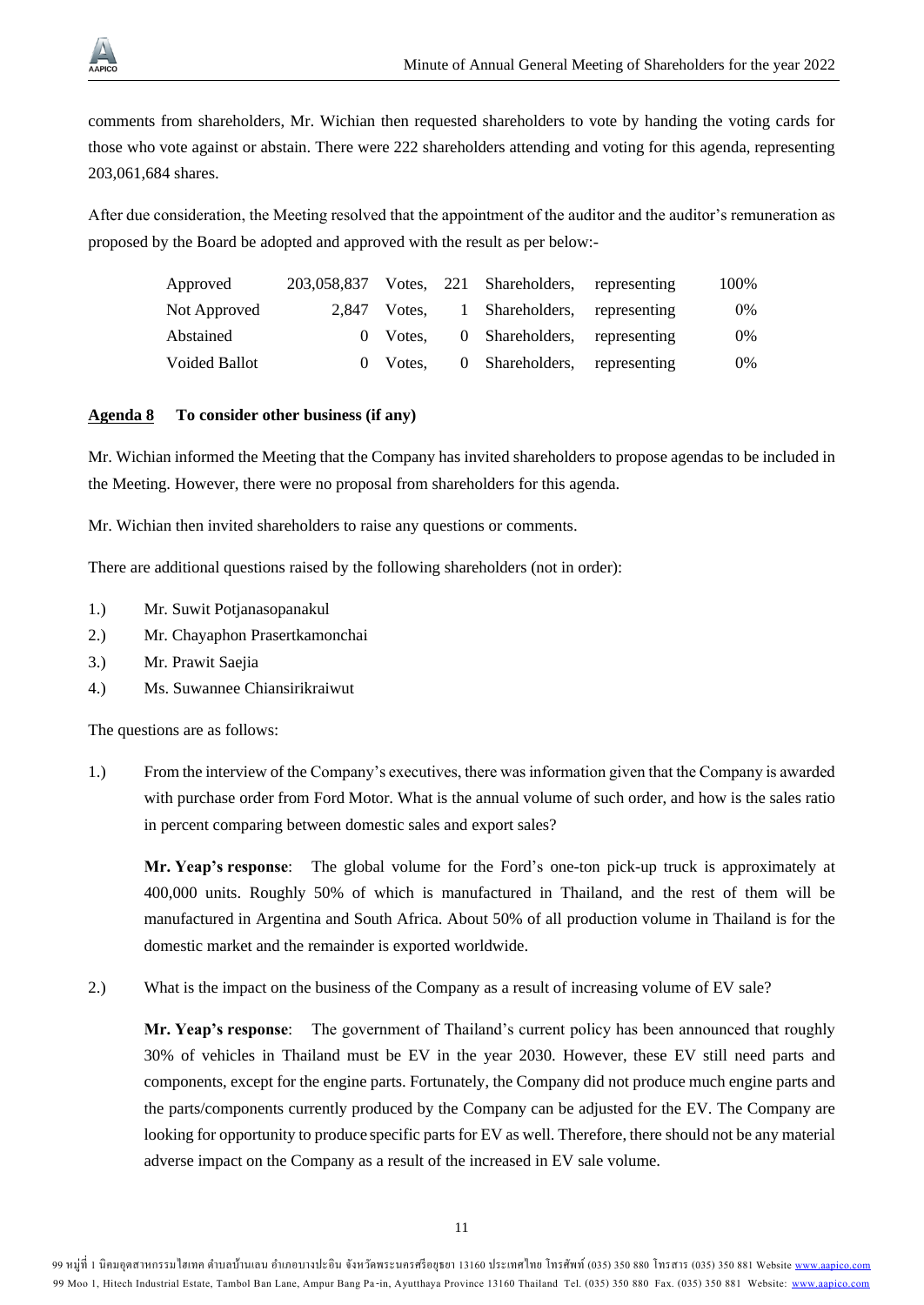3.) Could you give information on the nature of the Company's IOT business, the target customers, the revenue and profit?

**Mr. Yeap's response**: The Company's IOT business started from the production of navigation map which is one of the best maps in Thailand currently. Today the product is being used in many logistic companies, but it is still considered a small business. The Company aim to expand its customers base especially with those who are seeking for the navigation system.

4.) The Company's website shows several leading Chinese automotive such as GWM, SAIC, MG, Cherry, etc. as the Company's customers. Which parts do they purchase from the Company?

**Mr. Yeap's response**: The Company supplies connecting rod (one of an engine parts) to those Chinese companies. As Chinese market are transitioning from conventional cars to EV vehicles, the Company's profit will gradually reduce for the current parts that we are producing for such market. However, there will still be demand for the conventional cars in the next 5-10 years, so the Company feel comfortable on this as it is also exploring opportunities on becoming the supplier for EV parts.

In addition, Mr. Yeap also adds that the Company have good relationship with Chinese companies. Mr. Yeap and the family's members could also communicate in Chinese which make it easier in communication. The Company is confident that there will be more projects soon.

5.) Could you give information on management of Sakthi India and the progress of Sakthi's legal cases?

**Mr. Yeap's response**: As mentioned earlier, although the Company holds 77.04% shares in SACL through SGAH, the Company is still not able to physically control SACL due to the pending legal situations. The Company hopes that all legal cases can be settled soon.

6.) What is the impact on the Company's production cost due to the increased metal price and how quickly could the Company made the price adjustment?

**Mr. Yeap's response**: There is not much impact on the cost as most agreements between the Company and its customers in Thailand with respect to raw material prices are on cost-plus basis. Further, the Company also purchases metal and other raw materials from domestic market where the payment is made in Thai Baht; hence low exchange rate risk. In Thailand, The Company can quickly adjust its selling price as soon as metal price increases. In Europe, the company is also able to pass on most of the increased costs to its customers. However, the agreements are different and require the Company to inform its customers and the customers to accept the Company's request. Price adjustment thus takes more time for our Portugal operations but ultimately, the Company can pass on majority of its increased costs to its customers. It should be noted that, if raw material prices decrease, the Company also adjusts selling price down accordingly as well.

7.) Any chances to hold the Company's factory visit for shareholders?

**Ms. Pocharee** explained that the Company normally holds the factory visit every year, but it has been on hold since the outbreak of Covid. Announcement will be made on Company's website or through other available channels provided to the Company as soon as it is possible to continue such activity.

<sup>99</sup> หมู่ที่ 1 นิคมอุตสาหกรรมไฮเทค ตำบลบ้านเลน อำเภอบางปะอิน จังหวัดพระนครศรีอยุธยา 13160 ประเทศไทย โทรศัพท์ (035) 350 880 โทรสาร (035) 350 881 Website <u>www.aapico.com</u> 99 Moo 1, Hitech Industrial Estate, Tambol Ban Lane, Ampur Bang Pa-in, Ayutthaya Province 13160 Thailand Tel. (035) 350 880 Fax. (035) 350 881 Website: [www.aapico.com](http://www.aapico.com/)